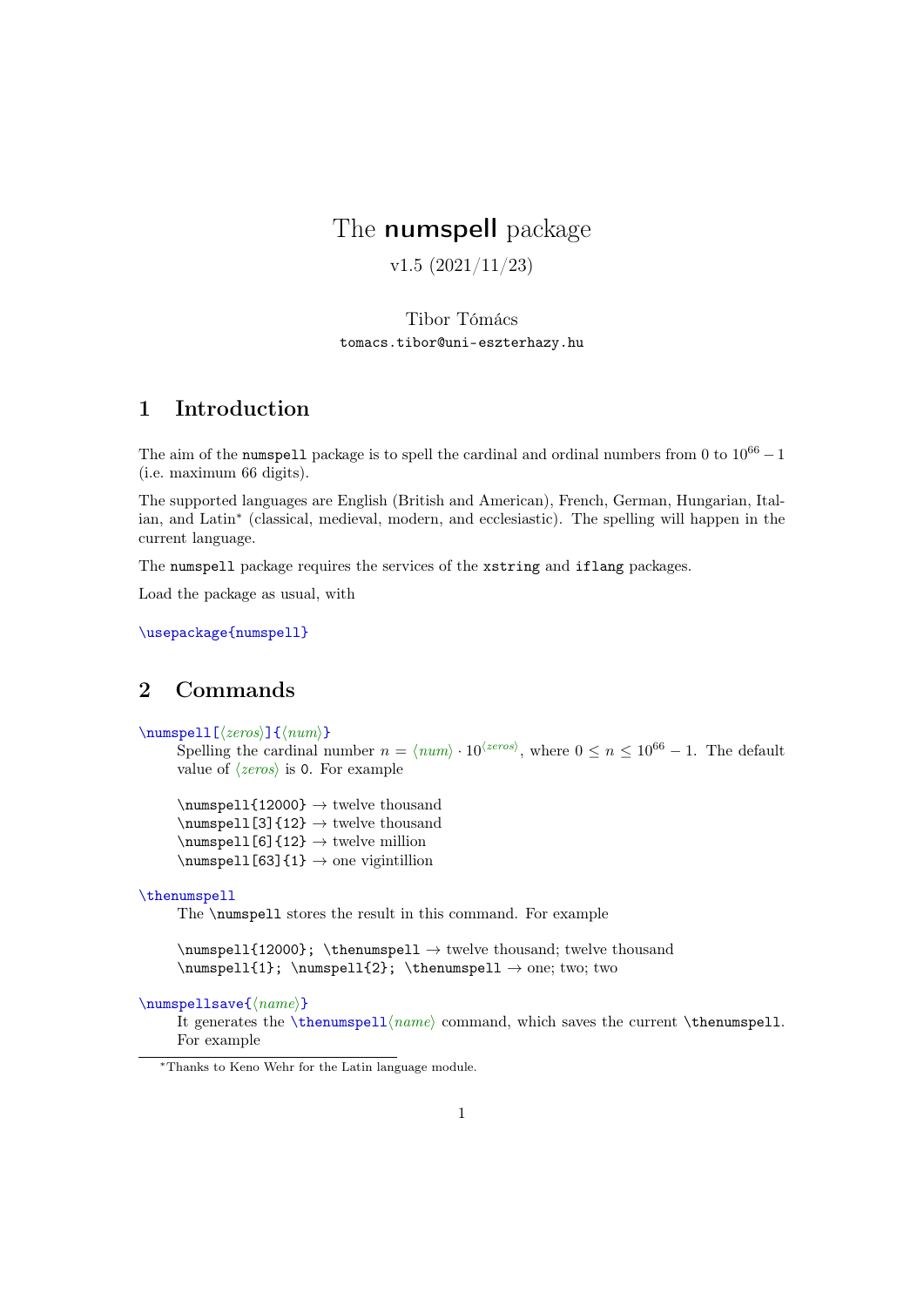```
\numspell{1};
\numspellsave{MyNum}
\numspell{2};
\thenumspell;
\thenumspellMyNum
```
one; two; two; one

### \numspelldashspace{⟨length⟩}

In the number spelling, the spaces around the dashes are flexibility for the optimal hyphenation. Its value is 0pt plus  $\langle length \rangle$ . The default value of  $\langle length \rangle$  is 2pt. For example

```
\selectlanguage{magyar}
\numspell{6512312354762547162546254756}\\[2mm]
\numspelldashspace{10pt}
\numspell{6512312354762547162546254756}
```
hatkvadrilliárd - ötszáztizenkétkvadrillió - háromszáztizenkéttrilliárd - háromszázötvennégytrillió - hétszázhatvankétbilliárd - ötszáznegyvenhétbillió - egyszázhatvankétmilliárd - ötszáznegyvenhatmillió-kétszázötvennégyezer-hétszázötvenhat

hatkvadrilliárd - ötszáztizenkétkvadrillió - háromszáztizenkéttrilliárd - háromszázötvennégytrillió - hétszázhatvankétbilliárd - ötszáznegyvenhétbillió - egyszázhatvankétmilliárd ötszáznegyvenhatmillió-kétszázötvennégyezer-hétszázötvenhat

#### \numspell\*[⟨zeros⟩]{⟨num⟩}

It works like \numspell, but the number spelling will not be printed. In other words, the following two lines are equivalent:

\numspell[⟨zeros⟩]{⟨num⟩} \numspell\*[⟨zeros⟩]{⟨num⟩}\thenumspell

For example

```
\numspell*{1}
\numspellsave{MyNum}
\numspell*{2}
\thenumspell;
\thenumspellMyNum
```
two; one

\Numspell[⟨zeros⟩]{⟨num⟩}

It works like \numspell, but the first letter will be capital. For example

 $\text{Numspel1}\{12000\} \rightarrow \text{Twelve}$  thousand  $\N$ umspell[3]{12}  $\rightarrow$  Twelve thousand  $\text{Numspell}[6]{12} \rightarrow \text{Twelve million}$  $\text{Numspel1}[63]$ {1}  $\rightarrow$  One vigintillion

### \Numspell\*[⟨zeros⟩]{⟨num⟩}

It works like \Numspell, but the number spelling will not be printed. In other words, the following two lines are equivalent: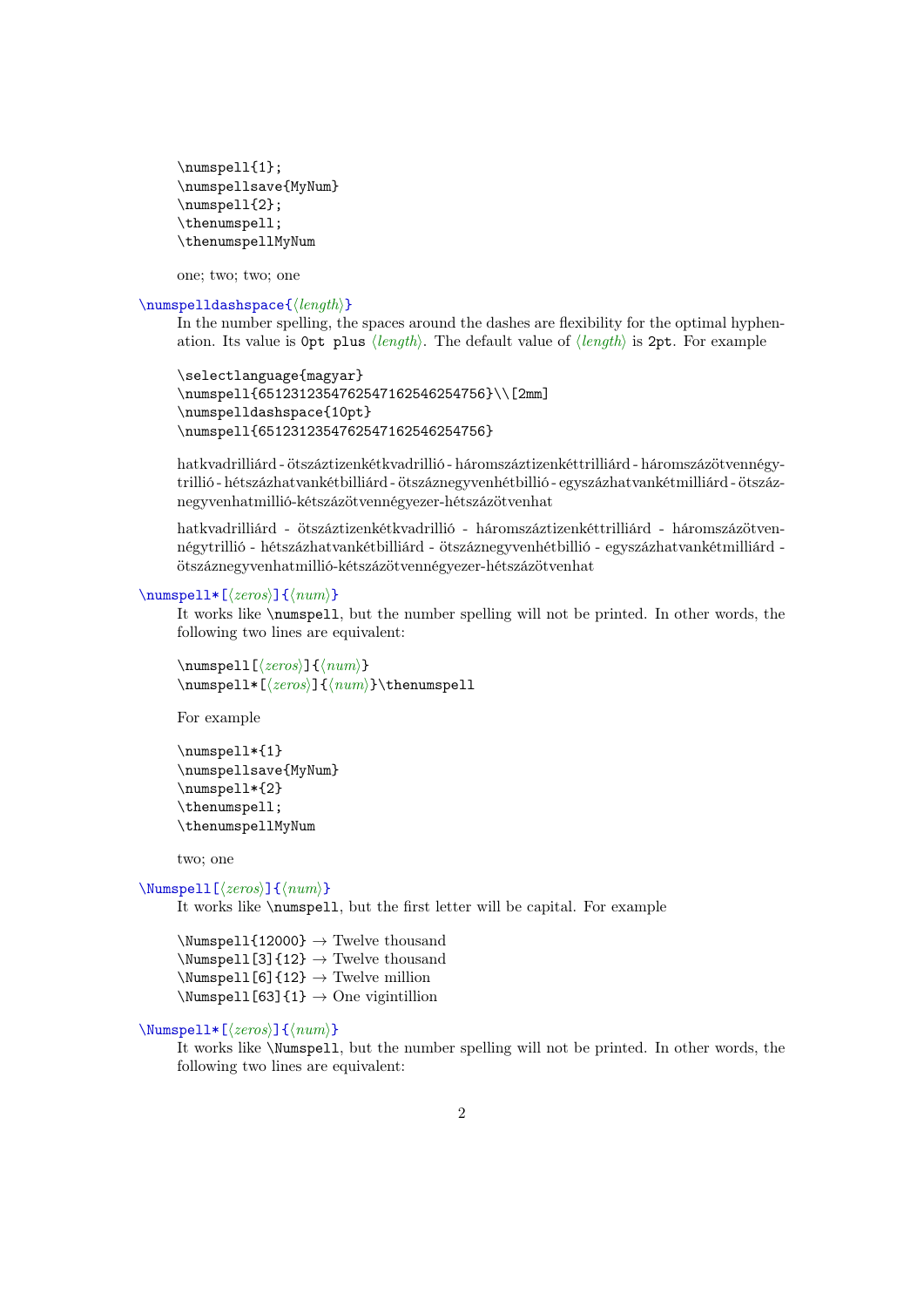```
\Numspell[⟨zeros⟩]{⟨num⟩}
\Numspell*[⟨zeros⟩]{⟨num⟩}\thenumspell
```
For example

```
\Numspell*{1}
\numspellsave{MyNum}
\Numspell*{2}
\thenumspell;
\thenumspellMyNum
```
Two; One

### \ordnumspell[⟨zeros⟩]{⟨num⟩}

Spelling the ordinal number  $n = \langle num \rangle \cdot 10^{\langle zeros \rangle}$ , where  $0 \le n \le 10^{66} - 1$ . The default value of  $\langle zeros \rangle$  is 0. For example

 $\mathrm{112000} \rightarrow \mathrm{two}$  twelve thousandth  $\mathrm{1}[3]$ {12}  $\rightarrow$  twelve thousandth  $\verb|\ordnumspell[6]{12} \rightarrow \text{twelve millionth}$  $\mathrm{1}[63]{1} \rightarrow \mathrm{one}$  vigintillionth

### \ordnumspell\*[⟨zeros⟩]{⟨num⟩}

It works like \ordnumspell, but the number spelling will not be printed. In other words, the following two lines are equivalent:

```
\ordnumspell[⟨zeros⟩]{⟨num⟩}
\ordnumspell*[⟨zeros⟩]{⟨num⟩}\thenumspell
```
For example

```
\ordnumspell*{1}
\numspellsave{MyNum}
\ordnumspell*{2}
\thenumspell;
\thenumspellMyNum
```
second; first

### \Ordnumspell[⟨zeros⟩]{⟨num⟩}

It works like \ordnumspell, but the first letter will be capital. For example

 $\Omega$ 12000}  $\rightarrow$  Twelve thousandth  $\verb+\Ordnumspell[3]{12} \rightarrow \text{Twelve thousandth}$  $\Omega[6]{12} \rightarrow \text{Twelve millionth}$  $\Omega[63]$ {1}  $\rightarrow$  One vigintillionth

```
\Ordnumspell*[⟨zeros⟩]{⟨num⟩}
```
It works like \Ordnumspell, but the number spelling will not be printed. In other words, the following two lines are equivalent: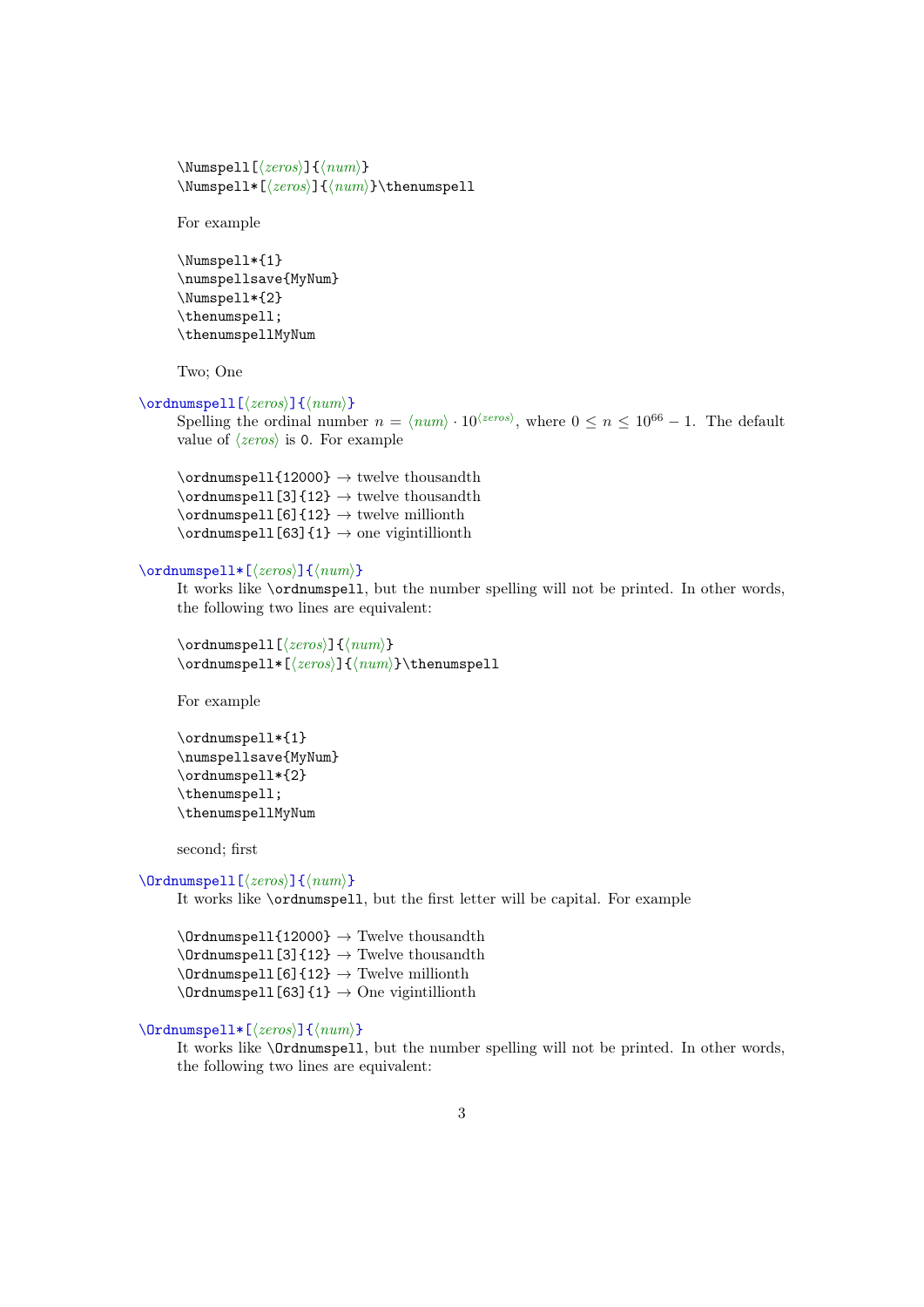```
\Ordnumspell[⟨zeros⟩]{⟨num⟩}
\Ordnumspell*[⟨zeros⟩]{⟨num⟩}\thenumspell
```
For example

```
\Ordnumspell*{1}
\numspellsave{MyNum}
\Ordnumspell*{2}
\thenumspell;
\thenumspellMyNum
```
Second; First

### 3 Commands for English language

If the english, british, ukenglish or UKenglish language is active, then the number spelling will happen in British English. But it will be in American English, if the american, usenglish or USenglish language is active.

#### \numspellUS

Using British English, you can rechange the number spelling to American English by this command.

```
\numspellGB
```
Using American English, you can rechange the number spelling to British English by this command.

### 4 Commands for French language

The following commands only work, if french language is active.

```
\numspellpremiere
```

```
By default, \mathrm{normal11} \rightarrow premier,
but \numspellpremiere\ordnumspell{1} \rightarrow première
```

```
\numspellpremier (default)
    \numspellpremiere\ordnumspell{1};
    \numspellpremier\ordnumspell{1}
```

```
première ; premier
```
# 5 Commands for Hungarian language

The following commands only work, if magyar or hungarian language is active.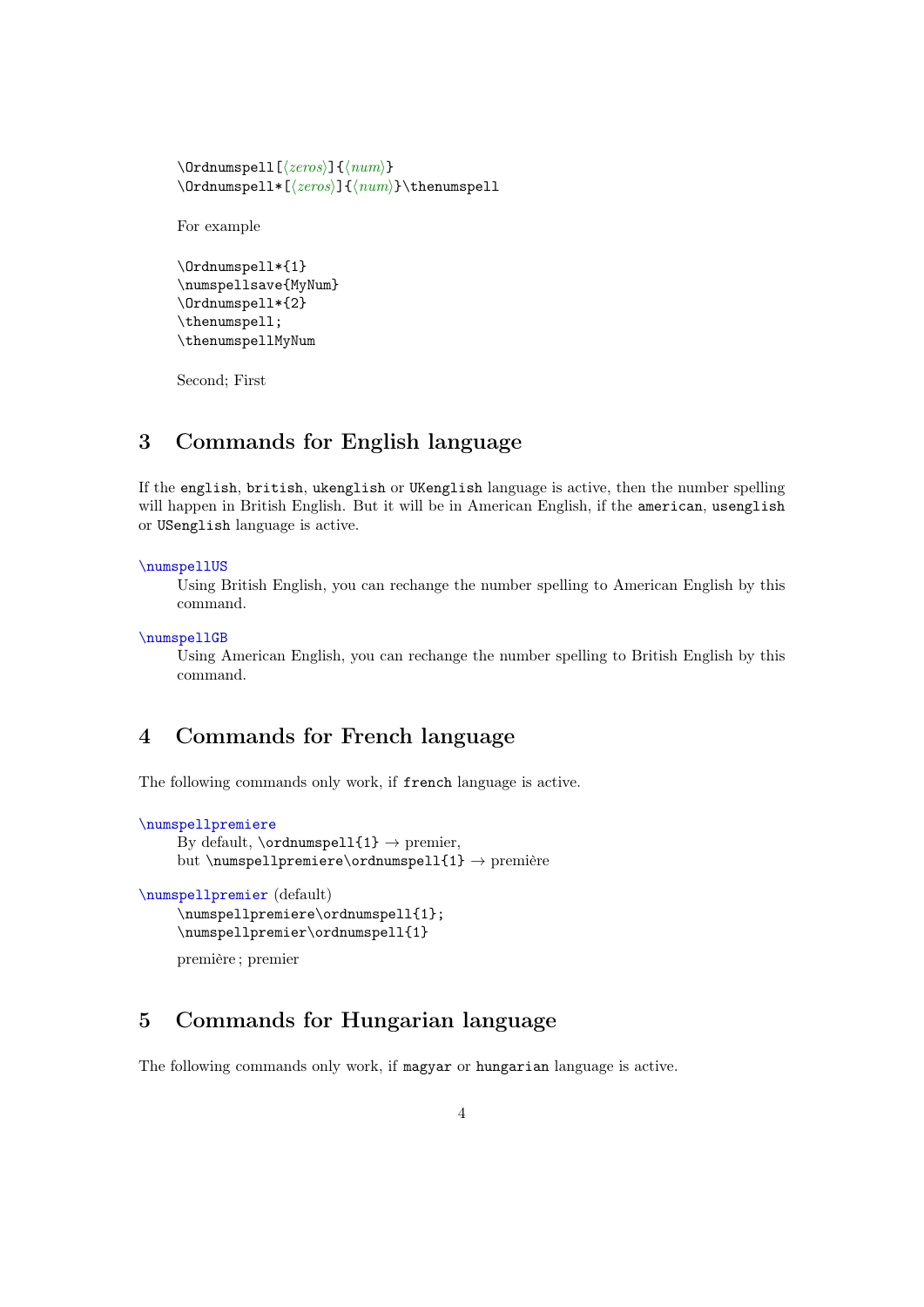#### \anumspell[⟨zeros⟩]{⟨num⟩}

It works like \numspell, but the number spelling will start with Hungarian definite article. For example

 $\lambda$  > az egy \anumspell{2} → a kettő

### \anumspell\*[⟨zeros⟩]{⟨num⟩}

It works like \anumspell, but the number spelling will not be printed. In other words, the following two lines are equivalent:

```
\anumspell[⟨zeros⟩]{⟨num⟩}
\anumspell*[⟨zeros⟩]{⟨num⟩}\thenumspell
```
For example

```
\anumspell*{1}
\numspellsave{MyNum}
\anumspell*{2}
\thenumspell;
\thenumspellMyNum
```
a kettő; az egy

```
\Anumspell[⟨zeros⟩]{⟨num⟩}
```
It works like \anumspell, but the first letter will be capital.

```
\Anumspell*[⟨zeros⟩]{⟨num⟩}
```
It works like \anumspell\*, but the first letter will be capital.

### \aordnumspell[⟨zeros⟩]{⟨num⟩}

It works like \ordnumspell, but the number spelling will start with Hungarian definite article. For example

 $\aord numberspel1{1} \rightarrow az első$ \aordnumspell{2} → a második

### \aordnumspell\*[⟨zeros⟩]{⟨num⟩}

It works like \aordnumspell, but the number spelling will not be printed. In other words, the following two lines are equivalent:

\aordnumspell[⟨zeros⟩]{⟨num⟩} \aordnumspell\*[⟨zeros⟩]{⟨num⟩}\thenumspell

For example

```
\aordnumspell*{1}
\numspellsave{MyNum}
\aordnumspell*{2}
\thenumspell;
\thenumspellMyNum
```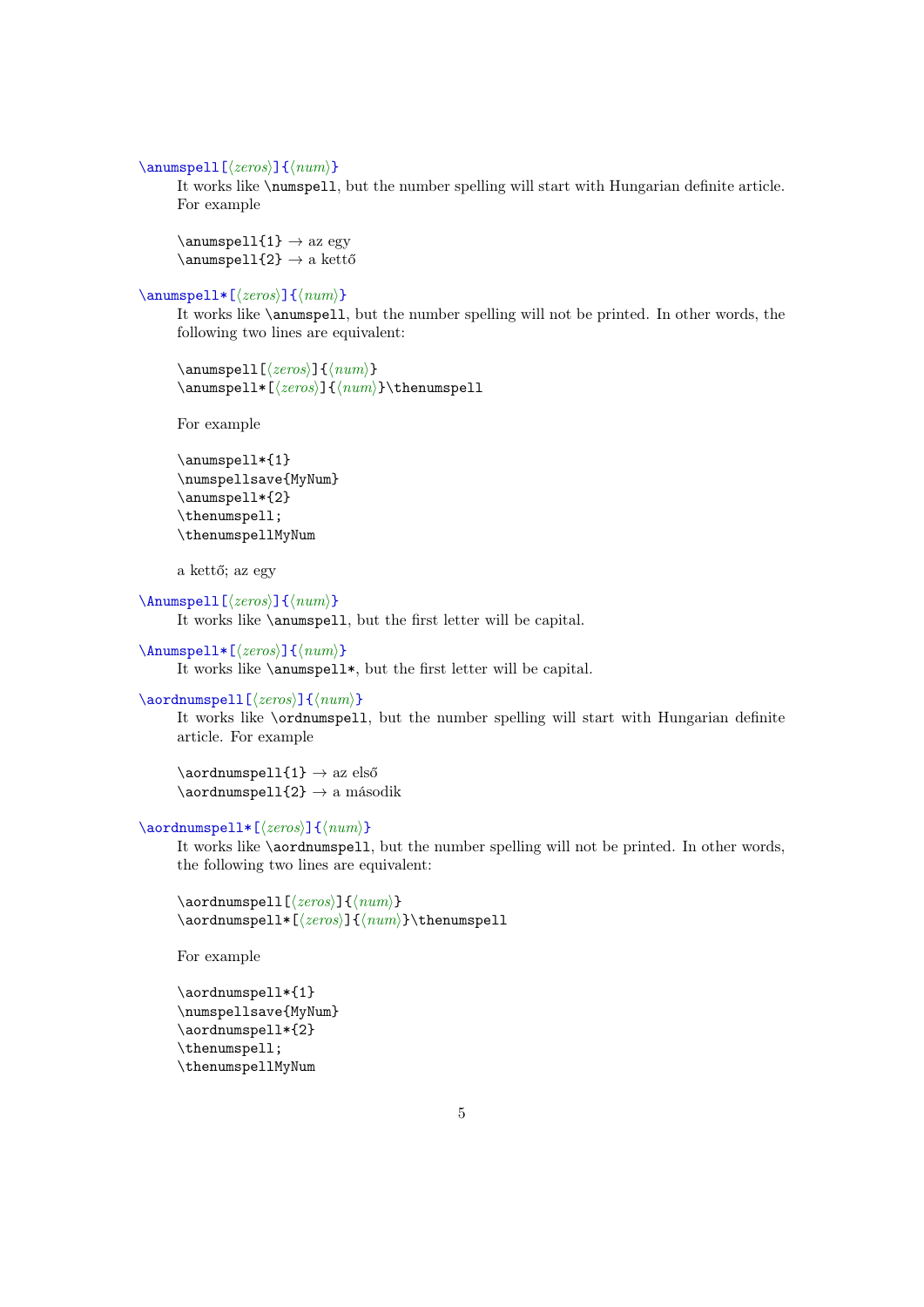a második; az első

```
\Aordnumspell[⟨zeros⟩]{⟨num⟩}
```
It works like \aordnumspell, but the first letter will be capital.

\Aordnumspell\*[⟨zeros⟩]{⟨num⟩}

It works like \aordnumspell\*, but the first letter will be capital.

# 6 Commands for Italian language

The following commands only work, if italian language is active.

```
\numspellitmasculine (default)
```

```
The ordinal numbers will be printed in masculine form. For example
\mathrm{ordnumspell1}_{3} \rightarrow \mathrm{primo}
```
### \numspellitfeminine

```
The ordinal numbers will be printed in feminine form. For example
\numspellitfeminine\ordnumspell{1};
\numspellitmasculine\ordnumspell{1}
```
prima; primo

### 7 Commands for the Latin language

The following commands only work, if one of the next languages is active: latin, classiclatin, medievallatin, or ecclesiasticlatin.

```
\numspelllamasculine (default)
     All numbers will be printed in masculine form. For example
     \sumspell{1}, \numspell{2}, \numspell{200}, \ord{\num}spell{1}
```
unus, duo, ducenti, primus

```
\numspelllafeminine
```
All numbers will be printed in feminine form. For example \numspelllafeminine  $\numspell{1}, \numspell{2}, \numspell{200}, \ord{numspel}{1}$ 

una, duae, ducentae, prima

#### \numspelllaneuter

All numbers will be printed in neuter form. For example \numspelllaneuter \numspell{1}, \numspell{2}, \numspell{200}, \ordnumspell{1}

unum, duo, ducenta, primum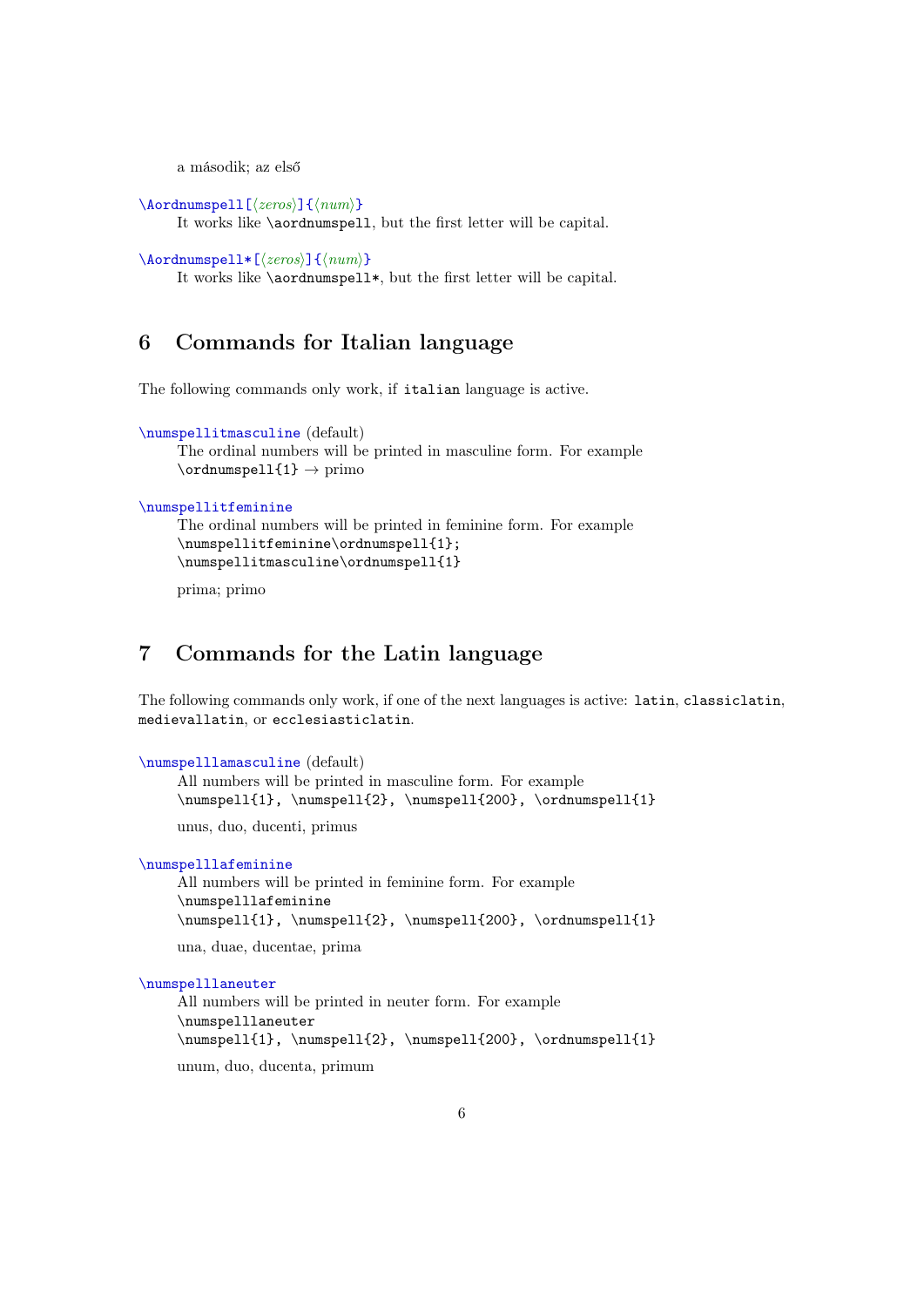### 8 Examples

```
\documentclass{article}
\usepackage[T1]{fontenc}
\usepackage[magyar,italian,latin,ngerman,french,english]{babel}
\usepackage{numspell}
\usepackage[group-separator={,}]{siunitx}
\begin{document}
\def\mynum{123456789}
\noindent
In British English the spelling of \num{\mynum} is
\emph{\numspell{\mynum}}.
\par\smallskip\noindent
In American English the spelling of \num{\mynum} is
\foreignlanguage{american}{\em\numspell{\mynum}}.
\par\smallskip\noindent
In French the spelling of \num{\mynum} is
\foreignlanguage{french}{\em\numspell{\mynum}}.
\par\smallskip\noindent
In German the spelling of \num{\mynum} is
\foreignlanguage{ngerman}{\em\numspell{\mynum}}.
\par\smallskip\noindent
In Hungarian the spelling of \num{\mynum} is
\foreignlanguage{magyar}{\em\numspell{\mynum}}.
\par\smallskip\noindent
In Italian the spelling of \num{\mnum} is
\foreignlanguage{italian}{\em\numspell{\mynum}}.
\par\smallskip\noindent
In Latin the spelling of \num{\mynum} is
\foreignlanguage{latin}{\em\numspell{\mynum}}.
\end{document}
```
In British English the spelling of 123,456,789 is one hundred and twenty-three million, four hundred and fifty-six thousand, seven hundred and eighty-nine.

In American English the spelling of 123,456,789 is one hundred twenty-three million, four hundred fifty-six thousand, seven hundred eighty-nine.

In French the spelling of 123,456,789 is *cent vingt-trois millions quatre cent cinquante-six mille* sept cent quatre-vingt-neuf.

In German the spelling of 123,456,789 is einhundertdreiundzwanzig Millionen vierhundertsechsundfünfzigtausendsiebenhundertneunundachtzig.

In Hungarian the spelling of 123,456,789 is százhuszonhárommillió-négyszázötvenhatezer-hétszáznyolcvankilenc.

In Italian the spelling of 123,456,789 is centoventitré milioni quattrocentocinquantaseimila settecentottantanove.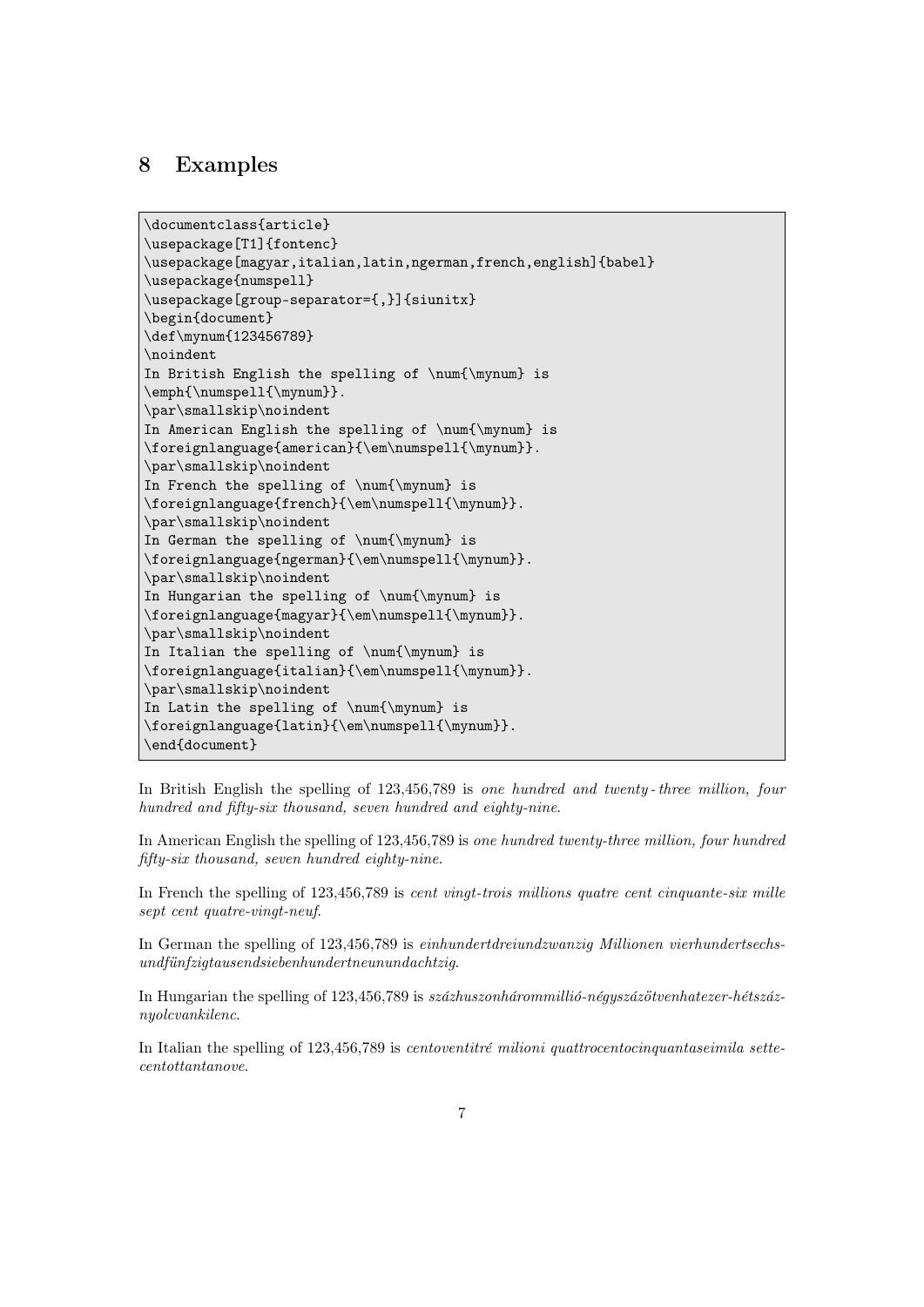In Latin the spelling of 123,456,789 is centum viginti tres milliones quadringenta quinquaginta sex milia septingenti undenonaginta.

\documentclass{article} \usepackage{numspell} \newcounter{mycount} \begin{document} The \makeatletter \@whilenum\value{mycount}<51 \do{\ordnumspell{\themycount}\stepcounter{mycount},\ }\dots \makeatother \end{document}

The zeroth, first, second, third, fourth, fifth, sixth, seventh, eighth, ninth, tenth, eleventh, twelfth, thirteenth, fourteenth, fifteenth, sixteenth, seventeenth, eighteenth, nineteenth, twentieth, twenty - first, twenty - second, twenty - third, twenty - fourth, twenty - fifth, twenty - sixth, twenty-seventh, twenty-eighth, twenty-ninth, thirtieth, thirty-first, thirty-second, thirty-third, thirty-fourth, thirty-fifth, thirty-sixth, thirty-seventh, thirty-eighth, thirty-ninth, fortieth, fortyfirst, forty-second, forty-third, forty-fourth, forty-fifth, forty-sixth, forty-seventh, forty-eighth, forty-ninth, fiftieth, . . .

```
\documentclass{article}
\usepackage{numspell}
\newcounter{mycount}
\def\themycount{\numspell{\arabic{mycount}}}
\begin{document}
\Numspell{0},
\makeatletter
\@whilenum\value{mycount}<30
\do{\stepcounter{mycount}\themycount,\ }\dots
\makeatother
\end{document}
```
Nought, one, two, three, four, five, six, seven, eight, nine, ten, eleven, twelve, thirteen, fourteen, fifteen, sixteen, seventeen, eighteen, nineteen, twenty, twenty - one, twenty - two, twenty - three, twenty-four, twenty-five, twenty-six, twenty-seven, twenty-eight, twenty-nine, thirty, . . .

# 9 Limitations

Do not use the \numspell, \numspell\*, \Numspell, \Numspell\*, etc. commands inside sectioning commands and \MakeUppercase. An example for the illustration of the problem:

```
\documentclass{article}
\usepackage{hyperref}
\usepackage{numspell}
\pagestyle{headings}
```